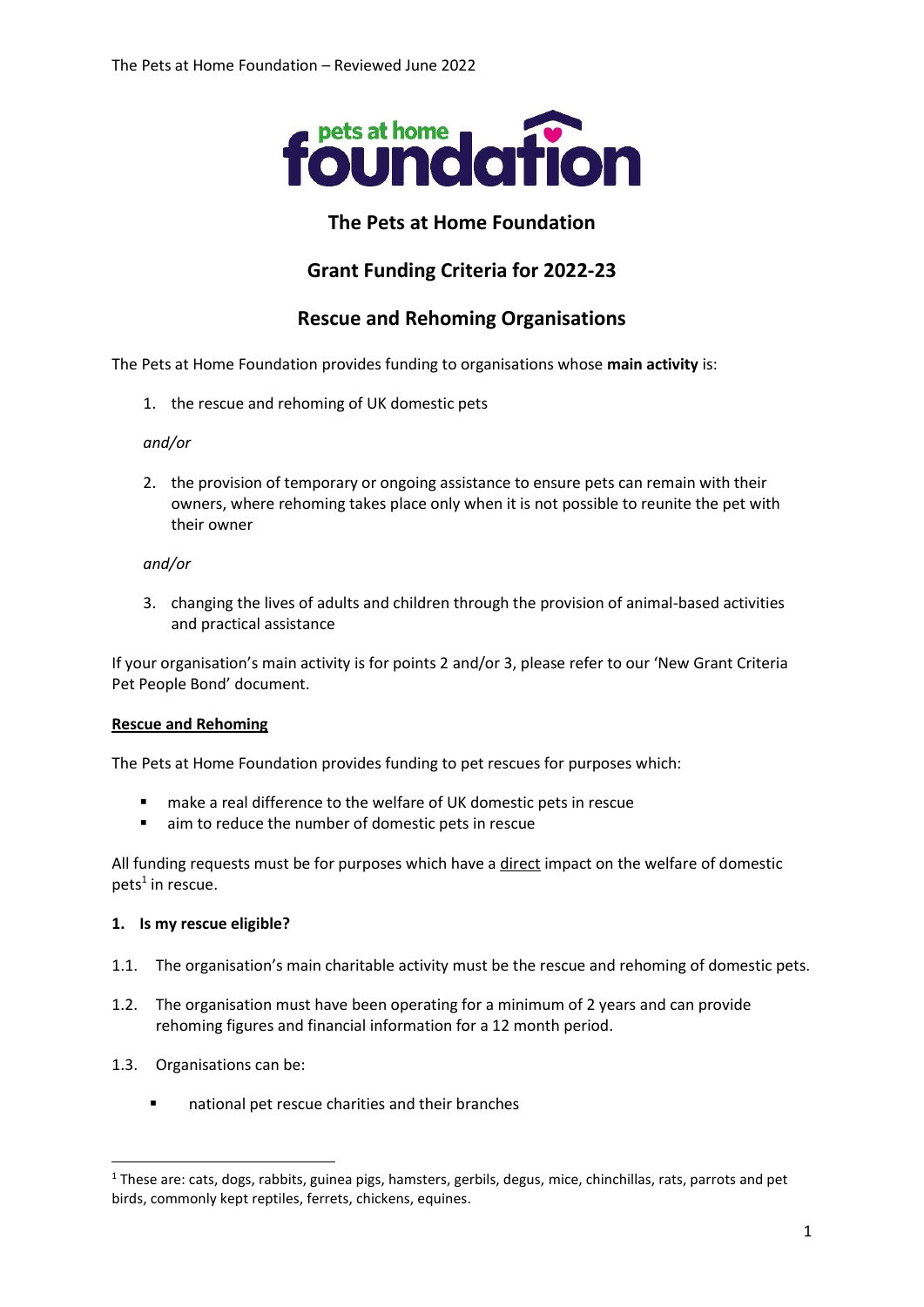- independent pet rescue and rehoming centres either centre or foster based
- 1.4. The organisation must be based in the UK, Isle of Man or the Channel Islands, and the significant majority of each pet species the organisation rescues must be from within these geographical areas.<sup>2</sup>
- 1.5. Organisations based within England, Wales or Scotland and have an annual income of over £15,000 must be a Registered Charity, either with the Charity Commission or the OSCR in Scotland (or Companies House for CICs).
- 1.6. Organisations based within England, Wales or Scotland whose annual income is less than £15,000 do not need to be a Registered Charity.
- 1.7. All organisations based in Northern Ireland, the Channel Islands or the Isle of Man, regardless of income, must be registered as a charity with the relevant local body.
- 1.8. All organisations will, where applicable, vaccinate, microchip and treat all pets for fleas and worms prior to rehoming. If it is not possible to neuter an animal prior to adoption, the rescue should have a contract in place with the new owner that states they are committed to neutering their pet at a later date, if not paid for by the rescue (checks may be made with the rescue's vet).
- 1.9. Applications can only be made by an individual known to the rescue and authorised to make grant applications on the rescue's behalf.

### **2. Is my application eligible for funding?**

- 2.1. The charitable purpose of the application must have a direct impact on the welfare of domestic pets.
- 2.2. We will **only** consider applications for the following:
	- vet bills to a maximum of 25% of that cost centre (annual) *in relation to non-permanent resident pets only<sup>3</sup>*
	- boarding costs to a maximum of 25% of that cost centre (annual)
	- trap and neuter schemes for feral or stray cats
	- food to a maximum of 25% of that cost centre (annual)
	- funding towards capital projects, including vehicles, equipment and building work
- 2.3. We will only consider applications for funding towards building renovations or new building work if:
	- the property is owned by the rescue, in the rescue's name

<sup>&</sup>lt;sup>2</sup> Exceptions are made for rescues which rehome pets which were brought into the UK for another purpose (working/racing dogs) and which have now found themselves needing a new home.

 $3$  The Foundation is focussing its support on rehoming activities. A grant towards vet bills may be further reduced by the percentage of pets classed as 'permanent residents,' i.e. pets who will never be rehomed.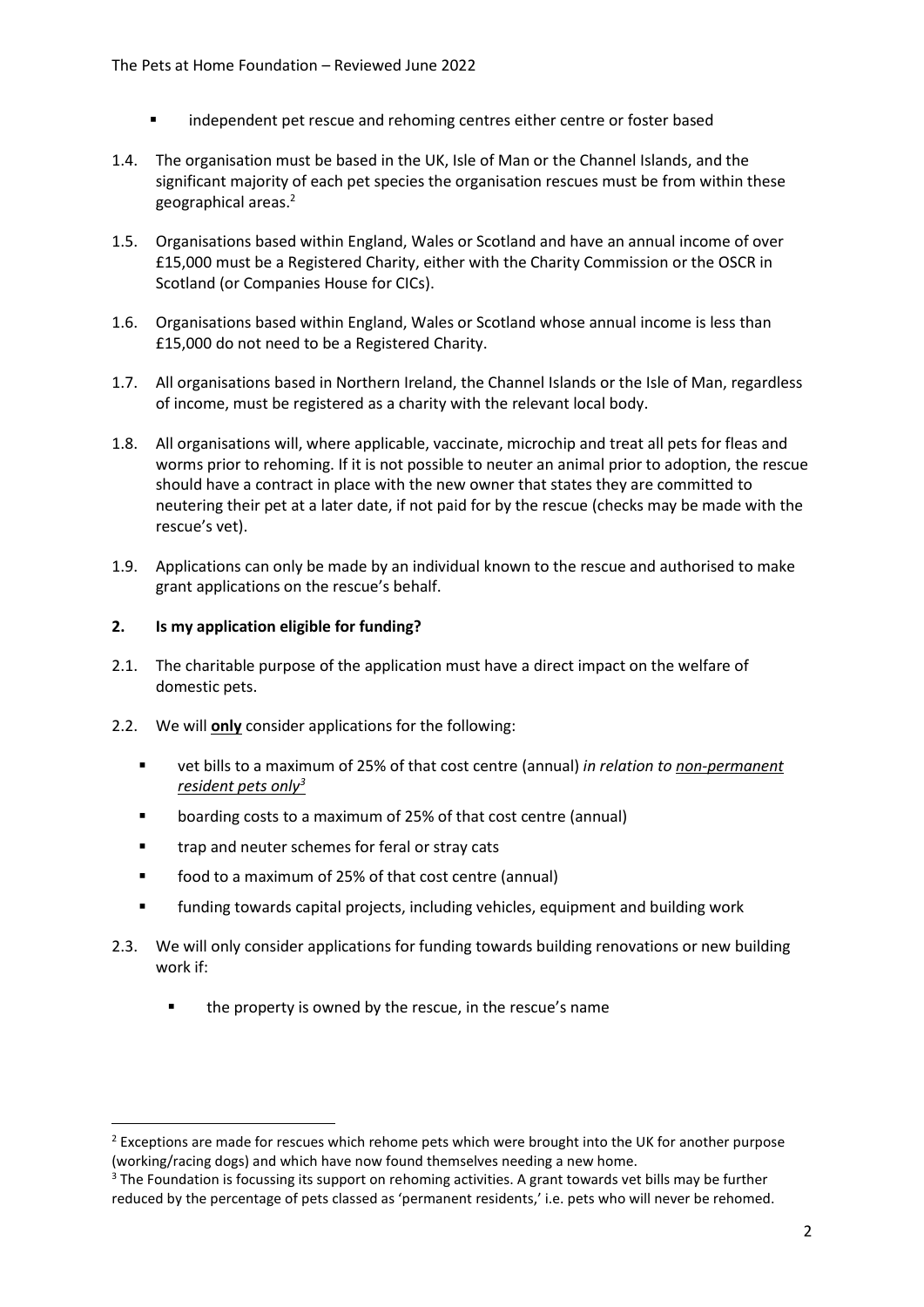- **■** if planning permission is required for building renovations or new building work, this must have been granted before an application is made, and a copy must be supplied by the rescue with the grant application form
- 2.4. Exceptions to 2.3 may be considered if the 'building' is a mobile structure (e.g. field shelter).
- 2.5. If applying for fencing, outside exercise areas or similar the land must either be:
	- owned by the rescue, in the rescue's name *or*
	- rented by the rescue, and there are at least 5 years left to run on the charity's lease
- 2.6. We will not fund:
	- salaries, uniforms or expenses
	- the cost of leasing a vehicle, road tax, insurance or petrol costs
	- the purchase of land or buildings
	- any costs associated with a charity shop
	- fundraising costs such as marketing materials
- 2.7. The Pets at Home Foundation will not retrospectively award funds towards a project that has already been started or completed.
- 2.8. **12 months** must have lapsed since the rescue last received a grant from the Pets at Home Foundation ('Support Adoption For Pets') before a rescue can apply again, unless the last grant was awarded under the Covid-19 emergency grant scheme.

### **3. What financial information must I provide?**

- 3.1. All organisations must have a bank account set up in the organisation's name.
- 3.2. All organisations must provide a set of their last filed accounts, prepared in accordance with the relevant Charity Commission guidance.
- 3.3. If the organisation's last filed accounts relate to a financial year ending more than 12 months ago, you should also provide draft figures for the following financial year. The Pets at Home Foundation can provide a template for these figures if required.
- 3.4. Organisations applying for more than £25,000 may be asked to provide additional financial information, including financial figures from last year end to a date within two months of application submission, and a current balance sheet.
- 3.5. It is unlikely that an organisation will receive funding where the Pets at Home Foundation Trustees have concerns about the long-term financial stability of an organisation. Any rescue which is in regular debt or regularly ends the financial year with a deficit should contact the Pets at Home Foundation before applying.

### **4. What other evidence must I provide?**

4.1. All organisations must provide contact information for two individuals willing to act as independent referees. One of these must be your main vet. The other must not be a Trustee, family member, employee of your organisation, or work for Pets at Home (except where